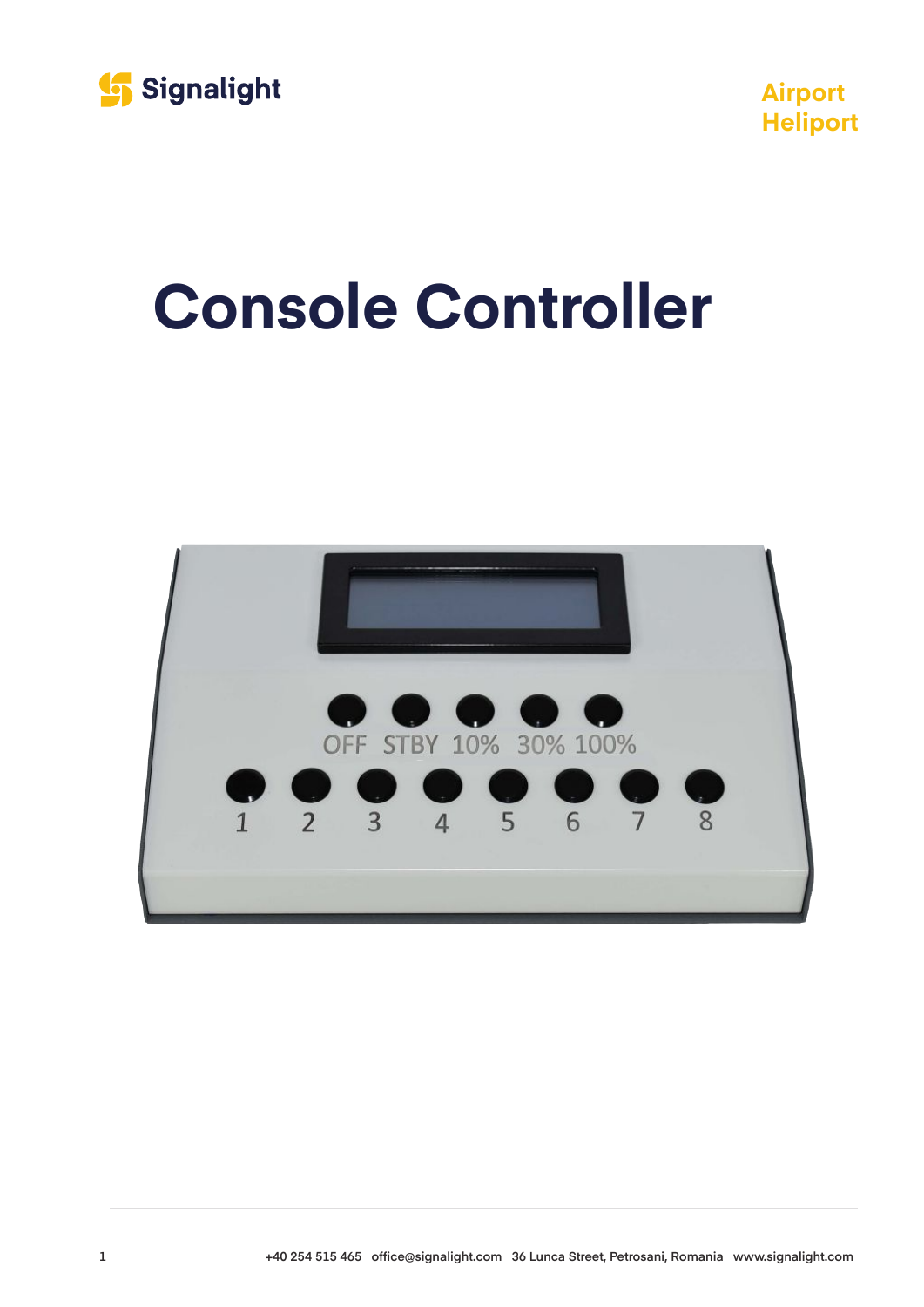

**Airport Heliport Heliport**

**Compliance to standards**

**Application**

**ICAO:** Annex 14, Volume II - Heliports **EMC emission:**  EN55032 (CISPR32) Class B EN61000-3-2 Class A EN61000-3-3 EAC TP TC 020 **EMC immunity:**  EN61000-4-2,3,4,5,6,8,11 EN55024, light industry level, criteria A EAC TP TC 020

Controllers for heliport lighting systems

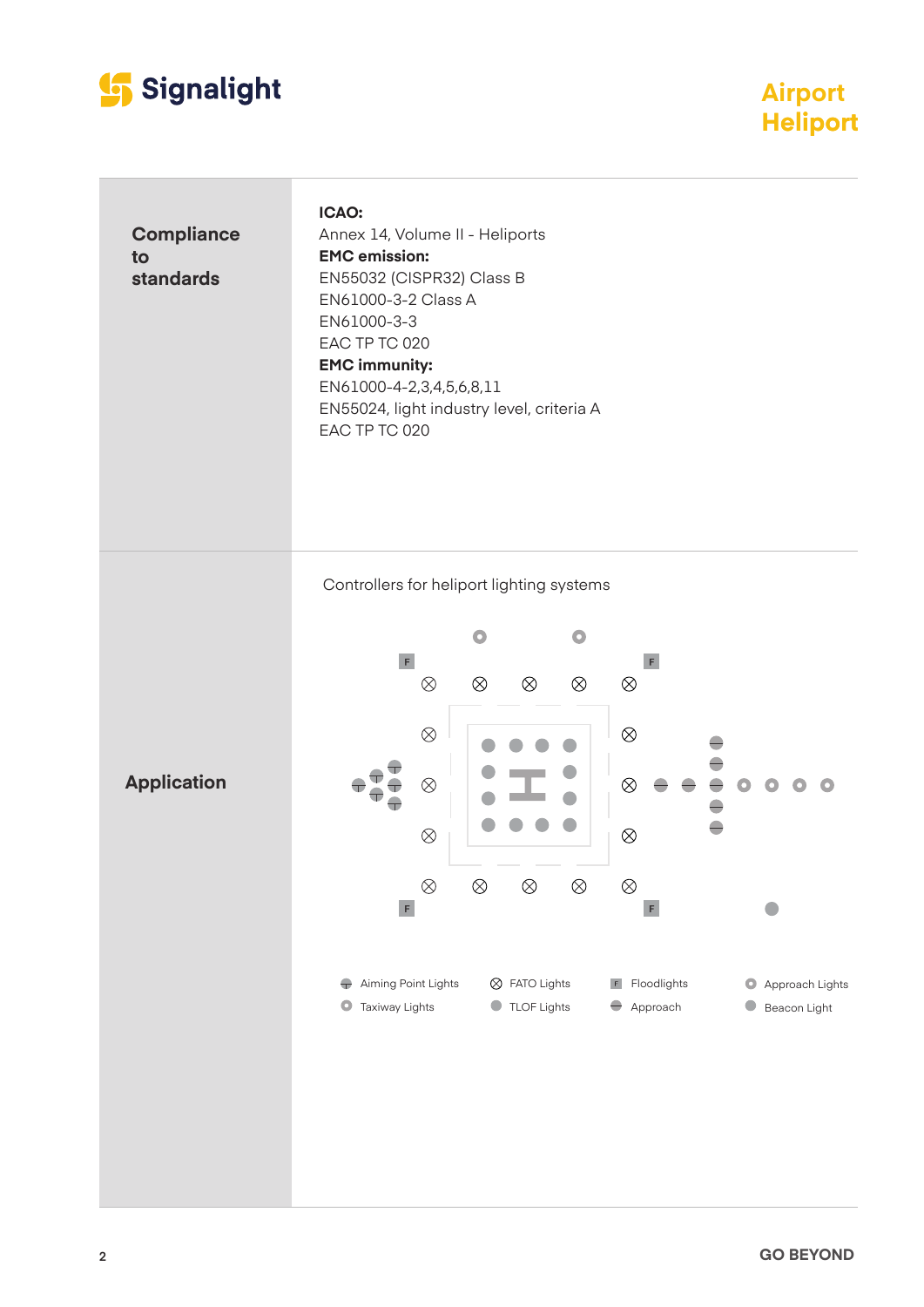

**Features**

| <b>Airport</b>  |  |
|-----------------|--|
| <b>Heliport</b> |  |

|                  | The controller has 8 different circuits ON/OFF factory configurable:<br>48V DC - max 500W, dimmable<br>1,4A constant current - max 500W, dimmable<br>230V AC - max 2000W - not dimmable                               |
|------------------|-----------------------------------------------------------------------------------------------------------------------------------------------------------------------------------------------------------------------|
| <b>Settings:</b> | Brightens level control (dimming) - 10%, 30% and 100%<br>Stand by<br><b>Total OFF</b><br>Circuits ON/OFF                                                                                                              |
|                  | <b>LCD Display showing:</b><br>Voltage<br>Total power - Watt<br><b>Brightness level</b><br><b>System Status</b><br>Individual circuits ON or OFF<br>Errors occurred<br><b>GSM</b> network<br>Available control rights |

 $(2/3/4/5)$  6+

## **Monitoring errors:**

Lights error - if after two consecutive power readings the total power is different with more than 5W then there is a possible error of the lights. A message is displayed on the LCD and BEEP. Circuit error, if after two consecutive power readings the total power is different with more than 20W then there is a possible error of the circuit. A message is displayed on the LCD and BEEP. 3 independent contact readings for devices like: APAPI, SAGA, HAPI - dry contact monitoring errors.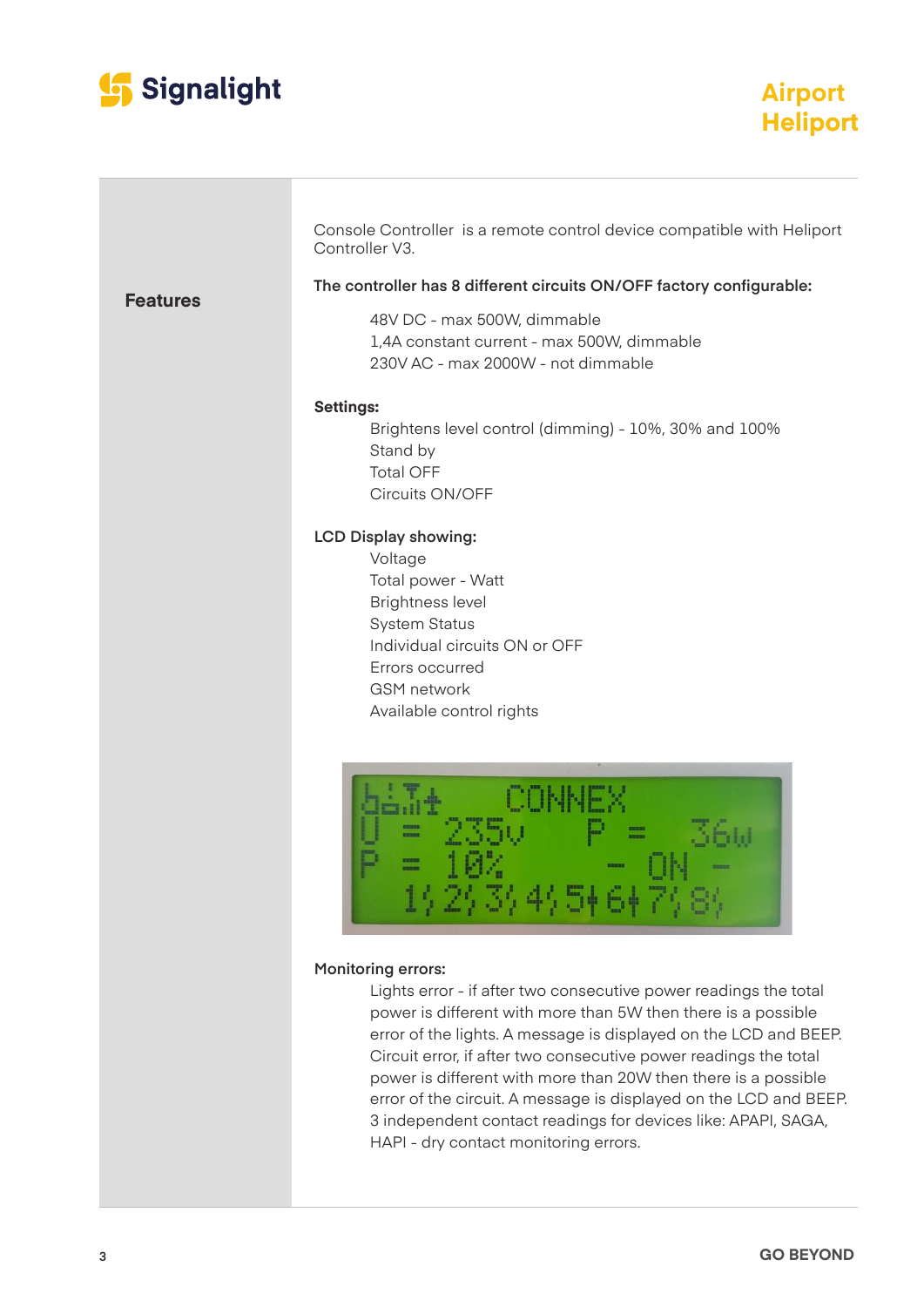

## **Airport Heliport Heliport**

| <b>Product Code</b>                         | AL - 110 - AX<br>Series Indicator (Airfield Lighting)<br>Product Indicator<br>Description of product type (accessory)                                                                              | <b>AL</b><br>110<br>AX                                                                                       |
|---------------------------------------------|----------------------------------------------------------------------------------------------------------------------------------------------------------------------------------------------------|--------------------------------------------------------------------------------------------------------------|
| <b>Description</b>                          | Housing - powder-coated metal (gray)<br>Cable gland - nickel plated brass<br>Remote console through RS485 protocol communication.                                                                  |                                                                                                              |
|                                             | 296.85<br>300.51<br>2.79<br>203.96                                                                                                                                                                 | 57.73<br>31.23<br>$13.0^\circ$<br>65.48<br>13.28                                                             |
| <b>Electrical</b><br><b>Characteristics</b> | <b>Power supply</b>                                                                                                                                                                                | 110-240V, 50/60Hz                                                                                            |
| <b>Front Panel</b><br><b>Descriptions</b>   | ©)<br>$\circledcirc$<br>(©)<br>(O)<br>О<br>100%<br><b>STANDBY</b><br>30%<br>10%<br>OFF<br>$^{\copyright}$<br>$\circledcirc$<br>$^\copyright$<br>$^\circledR$<br>$^{\copyright}$<br>$^{\copyright}$ | Off / Standby / brightness<br>level selection buttons<br>Fixtures / independent<br>chanels selection buttons |